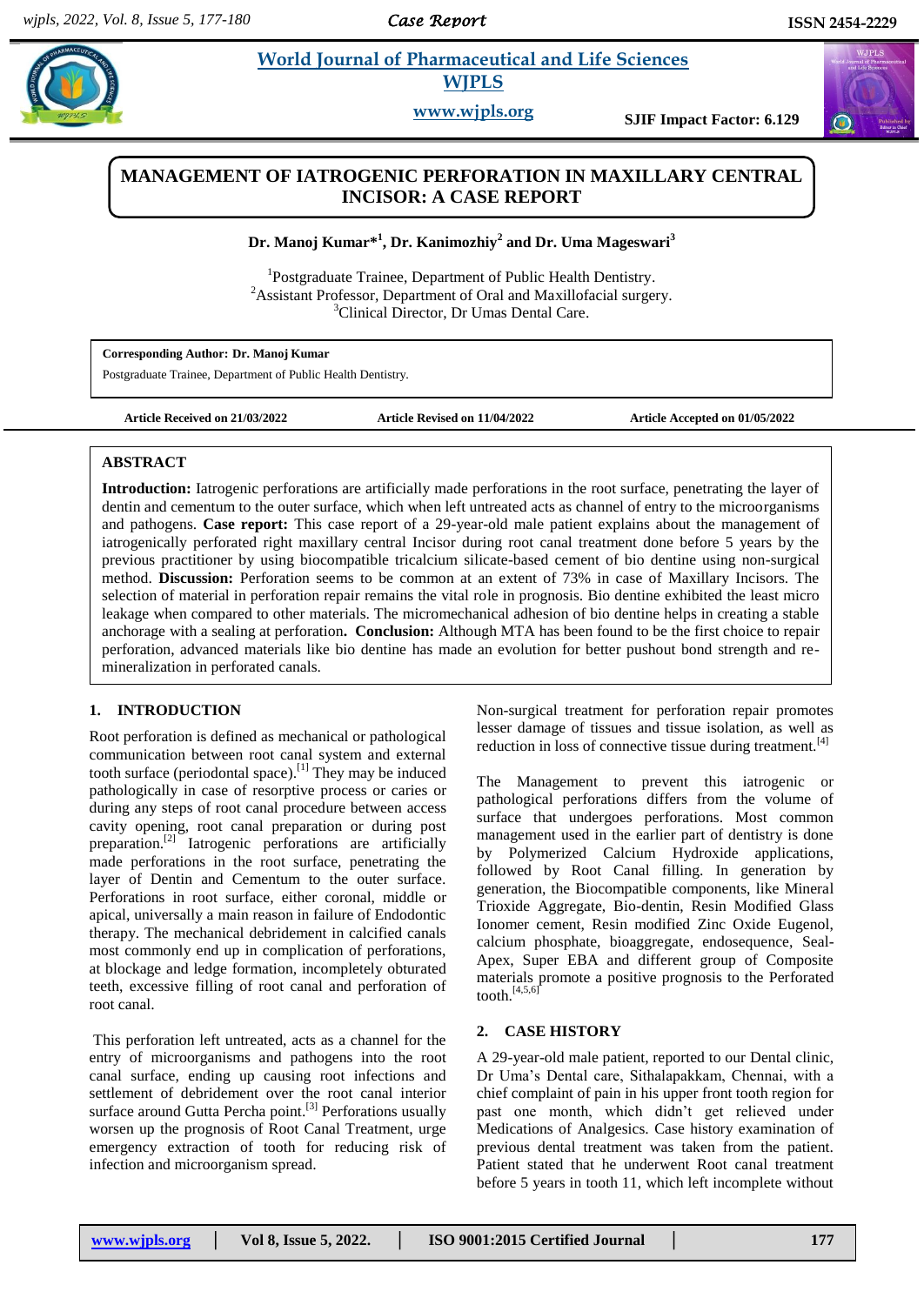a Dental crown. At the time of clinical examination, there was a discoloration of the right maxillary central incisor (Tooth 11). The tooth was found sensitive to percussion, minor enamel cracks was observed. The enamel cracks were observed from the cervical third of crown portion of tooth to the incisal third of crown portion of tooth, which can be easily detected under fluorescence light. There was relatively no extensive Mobility of tooth. Gingiva appeared normal and the periodontal probing depth was within physiological limits.



Intraoral periapical radiograph of 11, 12, 21, revealed an insufficient filled radiopaque material from the apex of the root, which was estimated around 4-5 mm, with the help of RVG meter calculation, from the apex point to the gutta percha point tip, and it also revealed the poor condensation of the filling material at the coronal portion at the level of CEJ (cementoenamel junction). Widening of the periodontal ligament space, with loss of lamina dura was observed in the radiograph, which clearly indicates that there is an infection spread in the periodontal ligament space, due to incomplete root canal treatment in the discolored Maxillary Central Incisor 11.

Based on the clinical and radiological findings, Retreatment of the tooth 11 was planned.

Patient was prepared with 2% chlorhexidine mouthwash gargling, for about 15-20 seconds. Local anesthesia, with<br>Lignocaine 2% HCl 1:80000 epinephrine is Lignocaine 2% HCl 1:80000 epinephrine is administrated, with a 20-gauge needle syringe. 0.5ml infiltration is administrated locally and waited for a minute. Access opening, at the cingulum point of Palatal surface of 11, was regained with High-speed round bur and the gutta-percha sealed earlier in the root canal and pulp chamber was retrieved using gutta-percha solvent (Prime RC gutta percha solvent) and Hedstrom files (Dentsply Files). The retrieval was confirmed with the help of periapical radiograph.

Following the complete removal of the gutta-percha, insertion of K file into the canal to identify the gliding path of the root canal, to follow instrumentation. While

inserting the file, Patient experienced pain at the midroot region. On clinical observation, the inserted file gets deviated from its glide path, which revealed that the labial aspect of cervical third of the root was perforated by the previous practitioner.

On observation of penetration, the patient was clearly explained about the penetration of root and advised for non-surgical perforation management. The patient was educated about different treatment modalities and the choice of management is made according to the patient which was mentioned in the consent, signed by the patient.

The root canal was carefully negotiated using K-file #10 (K Files Mani) by directing the file along the palatal wall of the root canal until the working length was achieved, thus obtaining the original glide path. The working length of the root canal was determined to be 23.5mm, with the help of E-connect Apex locator. The Original glide path was further continued using K-file #15 until the same working length. The root canal was irrigated and rinsed between each instrumentation.



The instrumentation followed till K files #20, with saline irrigation along with 3% Sodium hypochlorite for better debridement of the root canal. The root canal was continued with Endo motor (E-connect Straight Endo motor) with Pro taper files (Dentsply Gold Pro taper files), size ranging from S to F2. Following F2 Pro taper, the root canal was irrigated and 17% EDTA solution was applied to the canal for around 15 seconds and irrigated with saline for removal of smear layer from the root canal which might help in prevention of further infection. The canal was dried with the help of Paper points, .6 20% taper points to dry the root canal till the apex of the tooth.

The perforation site was sealed with Bio dentine, a biocompatible material, which has better remineralizing efficiency, at the perforating layer, using micro apical placement system.

The Calcium hydroxide (CaOH) was given as Intracanal medication. The access preparation was sealed with Cotton pellet, soaked with Normal saline and Cavi-temp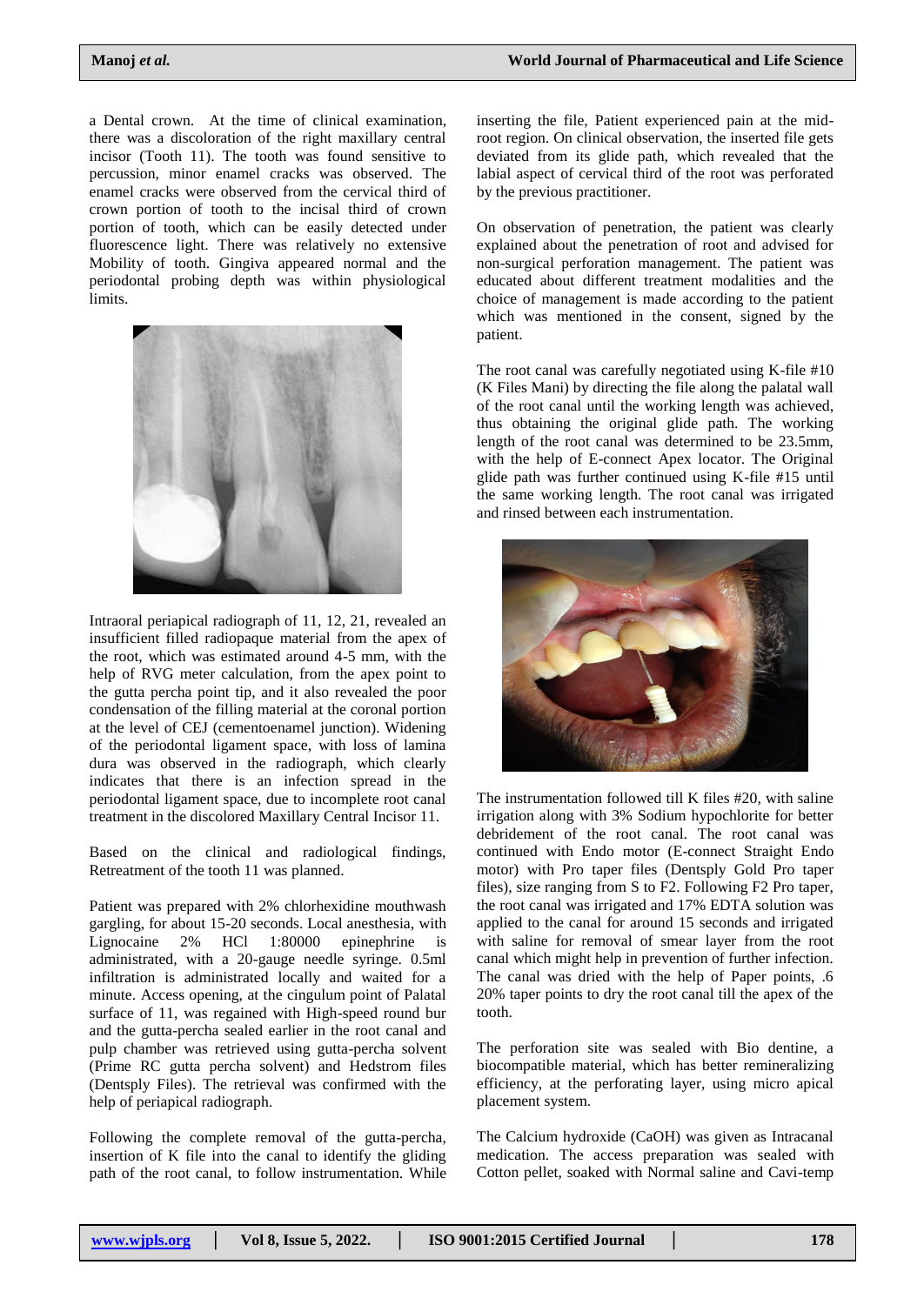is placed at the access point. The recall appointment was fixed after a week. On recall appointment, patient didn't experience any pain between visits, and clinical examination showed negative percussion.

Access regained with high-speed round burs and root canal were irrigated with copious amount of 3% NaOCl for 15 secs, mixed with saline. Saline irrigation is continued for about a minute.



**Figure 3: Master cone placed and Radiograph taken.**

Final obturation was done with gutta percha point, size 20% .6 taper points (Dia-dent system) and sealed at the level of Cementoenamel junction, using Lateral condensation method. Glass Ionomer Cement Type 2 restorative filling is given at the level of entrance filling. The color shade was determined with the help of Color shade guide with A1-B3, provided by Deen Dental shade guide. The color shade was estimated as A2 shade, to match the adjacent tooth.

During the intermittent period, a Temporary crown made up of acrylic resin, A2 shade, was inserted until the final crown being prepared.



**Figure 4: Root canal Treatment, with Zirconia crown placed.**

After one week recall appointment, the temporary crown was removed. Zirconium plus crown, From Deen Dental Lab, Tondiarpet, was cemented with Glass Ionomer Cement, Type-1, as luting agent. The patient is advised for review after a month.

#### **3. DISCUSSION**

This case with retreatment of Maxillary Central incisor is to reduce pain and provide esthetical restoration. After regaining the access, a perforation has been detected using K-file #10, which was present at the Cervical third of the root labially at the root surface. The perforation was noted, after spotting the K-file, perforating through the gingival mucosa. Perforation seems to be common at an extent of 73% in case of Maxillary Incisors.<sup>[7]</sup>

The treatment was planned to seal the perforation nonsurgically as per the patient's consent, where the patient has been explained about the various modes of treatment.

Usually, Iatrogenic perforation on maxillary incisors take place due to improper removal of the lingual shoulder that remains as an hinderance for the straight glide path.[7,8] Although there are certain other reasons, removal of lingual shoulder plays an important role in avoiding perforation in relative to Anterior maxillary tooth access preparations.[7,8]

In this case, the retreatment and the perforation repair must be done simultaneously in order to achieve better prognosis.

The prognosis of Maxillary central incisor 11, totally depends on the selection of material for sealing the perforation. To minimize further contamination of the root canal system, the perforation was sealed immediately using biocompatible tricalcium silicatebased cement of bio dentine. Bio dentine calcium silicate based bioactive product which became commercially available in 2009 (Septodont, [http://www.septodontusa.com/\)](http://www.septodontusa.com/) And that was specifically indicated as a "dentine replacement material". Bio dentine has a wide range of applications including endodontic repair (root perforations, apexification, resorptive lesions, and retrograde filling material in endodontic surgery) and pulp capping and can be used as a dentine replacement material in restorative dentistry.<sup>[9]</sup>

Bio dentine powder component consists of tricalcium silicate, dicalcium silicate, calcium carbonate and oxide filler, iron oxide shade, and zirconium oxide. The liquid, on the other hand, contains calcium chloride as an accelerator and a hydro soluble polymer that serves as a water reducing agent.<sup>[9]</sup> Bio dentine has a benefit of faster setting property than that of MTA (mineral trioxide aggregate).<sup>[10]</sup> The setting time is noted approximately around  $9-12$  mins.<sup>[11]</sup> Bio dentine also comprises of certain good properties like tissue regeneration, early mineralization, antibacterial, highly biocompatible, higher push out bond strength than MTA.[12] The micromechanical adhesion of bio dentine helps in creating a stable anchorage with a sealing at perforation.[13] After restoration of perforation Bio dentine increases the pH to 12.5 which inhibits further growth of microorganisms and can disinfect dentin. [13]